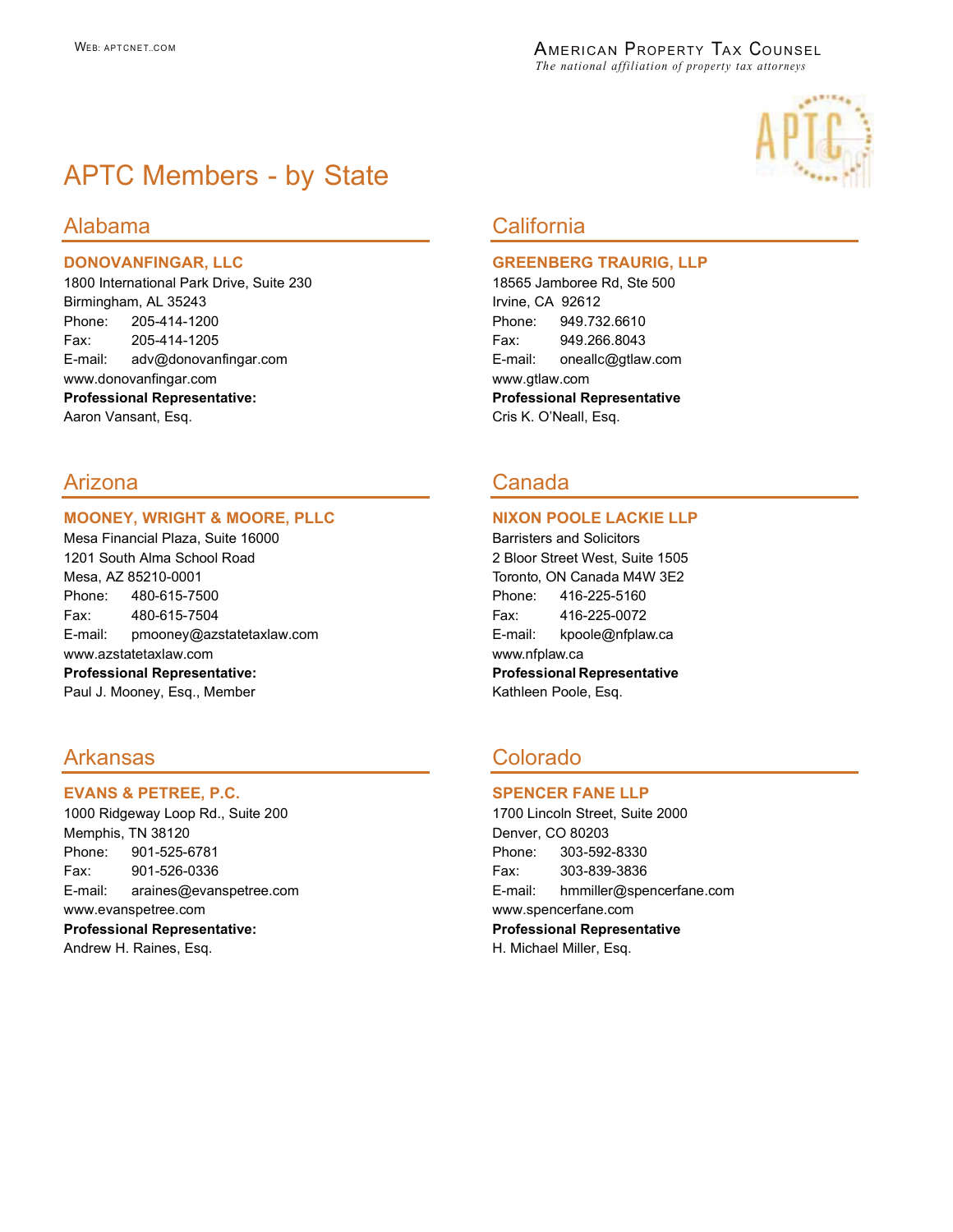

# APTC Members - by State

# District of Columbia **Illinois**

### WILKES ARTIS, CHARTERED

1825 I St., N.W., Suite 300 Washington, D.C. 20006 Phone: 202-457-7800 Fax: 202-457-7814 E-mail: ccamalier@wilkesartis.com wilkesartis.com Professional Representative Charles A. Camalier, III, Esq., President

## Florida Kansas

### RENNERT VOGEL MANDLER & RODRIGUEZ, P.A.

100 Southeast Second St., Suite 2900 Miami, FL 33131-2130 Phone: 305-375-6580 Fax: 305-347-6478 or 305-373-6036 E-mail: jmandler@rvmrlaw.com www.rvmrlaw.com

Professional Representative Jeffrey L. Mandler, Esq., Partner

### RAGSDALE, BEALS, SEIGLER, PATTERSON & GRAY, LLP

2400 International Tower 229 Peachtree St., N.E. Atlanta, GA 30303-1629 Phone: 404-588-0500 Fax: 404-523-6714 E-mail: lstuckey@rbspg.com www.rbspg.com Professional Representative

Lisa Stuckey, Esq., Partner

### SIEGEL JENNINGS FISK KART KATZ AND REGAN

77 W. Washington St., Suite 900 Chicago, IL 60602 Phone: 312-726-1833 Fax: 312-726-4622 E-mail: jregan@proptax.com www.proptax.com Professional Representative James P. Regan, Esq., Partner

#### PROPERTY TAX LAW GROUP, LLC

13220 Metcalf Ave. Suite 155 Overland Park, KS 66213 Phone: 913-814-8900 Fax: 913-814-8999 E-mail: lterrill@ptlg.net www.ptlg.net Professional Representative Linda Terrill, Esq., Partner

# Georgia **Kentucky** Kentucky

### MORGAN POTTINGER MCGARVEY

175 East Main Street, Suite 200 Lexington, KY 40507 Phone: 859.226.5295 Fax: 859.255.2038 E-mail: mmw@mpmfirm.com www.mpmfirm.com Professional Representative Michele Whittington, Esq.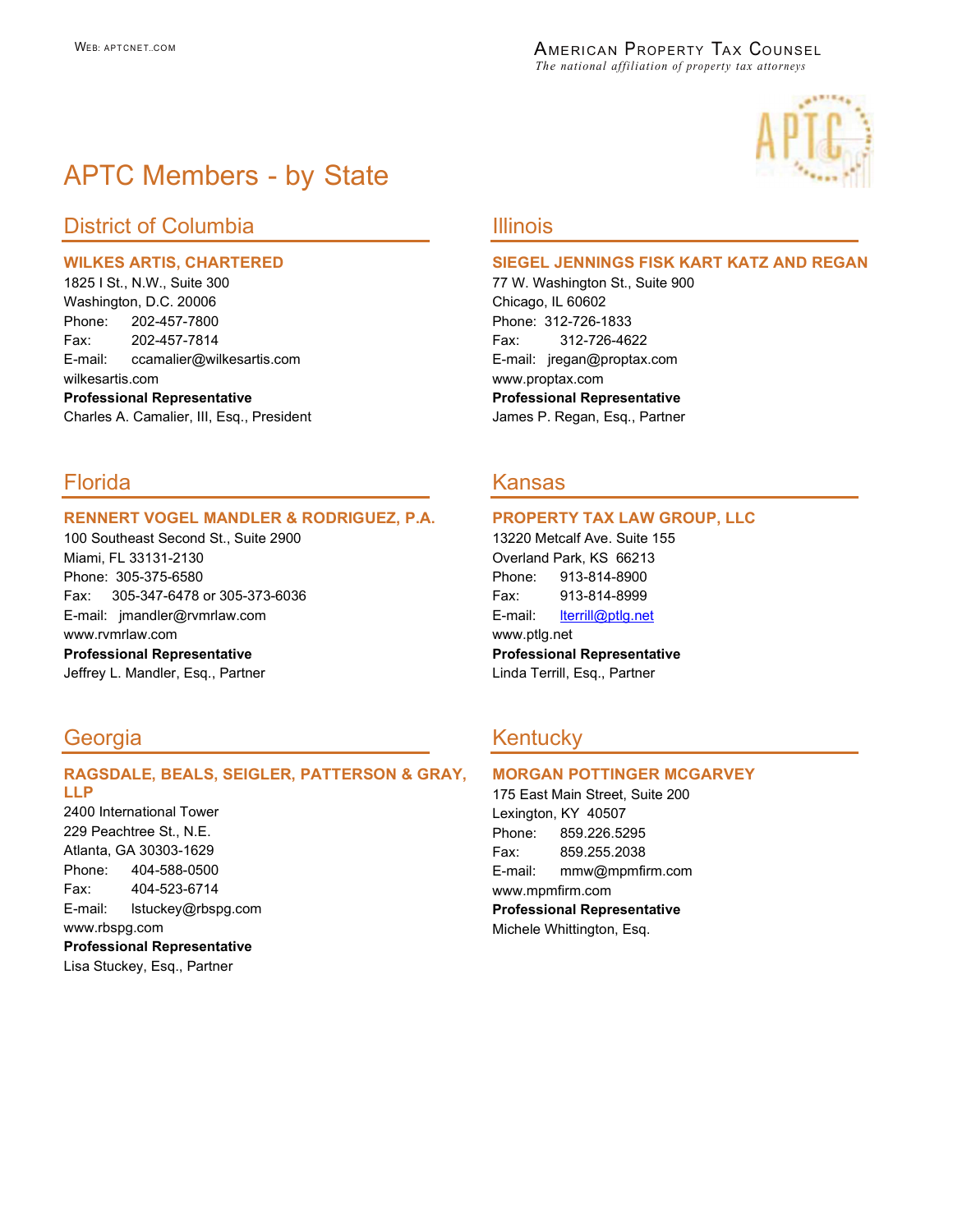# APTC Members - by State

### KEAN, MILLER LLP

II City Plaza 400 Convention Street, Suite 700 Baton Rouge, LA 70802 Phone: 225.382.3492 Fax: 225.215.4092 E-mail: angela.adolph@keanmiller.com www.keanmiller.com

#### Professional Representative

Angela W. Adolph, Esq.

### SALIBA & SALIBA

4 Derne St., P.O. Box 8796 Boston, MA 02114 Phone: 617-227-8640 Fax: 617-723-8977 E-mail: davidg@attyssaliba.com www.attyssaliba.com Professional Representative

David G. Saliba, Esq., Partner

### WILKES ARTIS, CHARTERED

1825 I St., N.W., Suite 300 Washington, D.C. 20006 Phone: 202-457-7800 Fax: 202-457-7814 E-mail: ekassoff@wilkesartis.com http://www.wilkesartis.com/

Professional Representative Eric S. Kassoff, Esq.



## Louisiana **Massachusetts**

### SALIBA & SALIBA

4 Derne St., P.O. Box 8796 Boston, MA 02114 Phone: 617-227-8640 Fax: 617-723-8977 E-mail: davidg@attyssaliba.com www.attyssaliba.com Professional Representative David G. Saliba, Esq., Partner

## Maine **Michigan**

### HONIGMAN MILLER SCHWARTZ AND COHN LLP

2290 First National Building, 660 Woodward Ave. Detroit, MI 48226 Phone: 313-465-7622 Fax: 313-465-7623 E-mail: mshapiro@honigman.com www.honigman.com Professional Representative Michael B. Shapiro, Esq., Partner

# Maryland Minnesota

### LARKIN HOFFMAN

8300 Norman Center Dr, Ste 1000 Minneapolis, MN 55437-1060 Phone: 952-835-3800 E-mail: trye@larkinhoffman.com www.larkinhoffman.com Professional Representative Tim Rye, Esq., Partner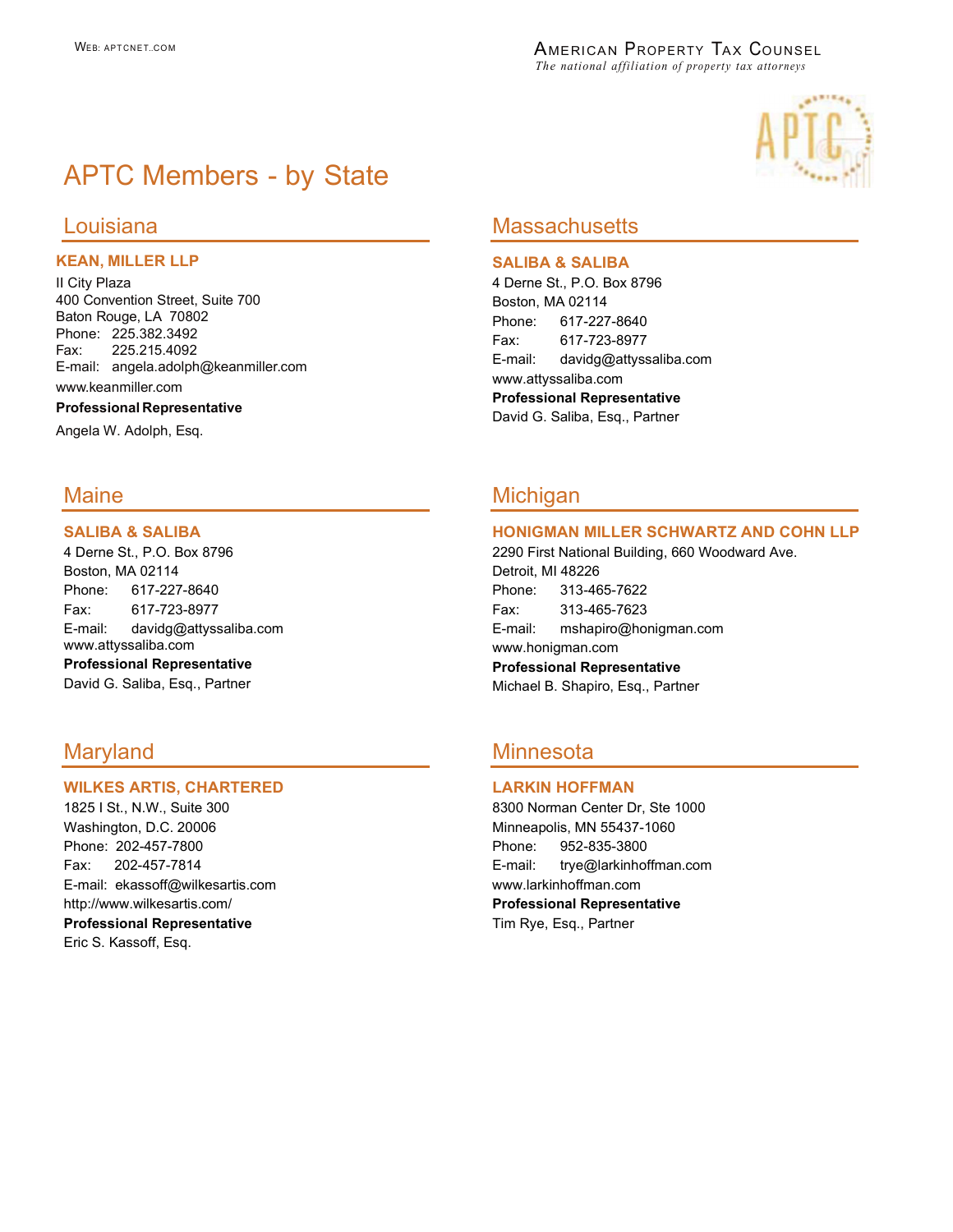

# APTC Members - by State

### THE WALLACH LAW FIRM

6614 Clayton Road, #375 St. Louis, MO 63117 Phone: 314-997-4050 Fax: 314-997-3805 fax E-mail: jwallach@wallachlawfirm.com www.wallachlawfirm.com Professional Representative Jerome Wallach, Esq., Partner

### PROPERTY TAX LAW GROUP, LLC

7201 West 129th Street, Suite 110 Overland Park, KS 66213 Phone: 913-814-8900 Fax: 913-814-8999 E-mail: lterrill@ptlg.net www.ptlg.net Professional Representative Linda Terrill, Esq.

#### MCDONALD CARANO

100 West Liberty Street / 10<sup>th</sup> Floor Reno, NV 89501 Phone: 775-398.7421 Fax: 775-788-2020 E-mail: pbancroft@mcdonaldcarano.com www.mcdonaldcarano.com Professional Representative Paul D. Bancroft, Esq., Member

### Missouri New Hampshire

#### SALIBA & SALIBA

4 Derne St., P.O. Box 8796 Boston, MA 02114 Phone: 617-227-8640 Fax: 617-723-8977 E-mail: davidg@attyssaliba.com www.attyssaliba.com Professional Representative David G. Saliba, Esq., Partner

## Nebraska New Jersey

### GARIPPA LOTZ & GIANNUARIO

66 Park St. Montclair, NJ 07042 Phone: 973-744-1688 Fax: 973-744-1641 E-mail: john@taxappeal.com www.taxappeal.com Professional Representative John E. Garippa, Esq., Senior Partner

# Nevada New York City

### MARCUS & POLLACK, LLP

633 Third Avenue, 9th Floor New York, NY 10017-4412 Phone: 212-490-2900 Fax: 212-599-3167 E-mail: jmarcus@marcuspollack.com www.marcuspollack.com Professional Representative Joel R. Marcus, Esq., Partner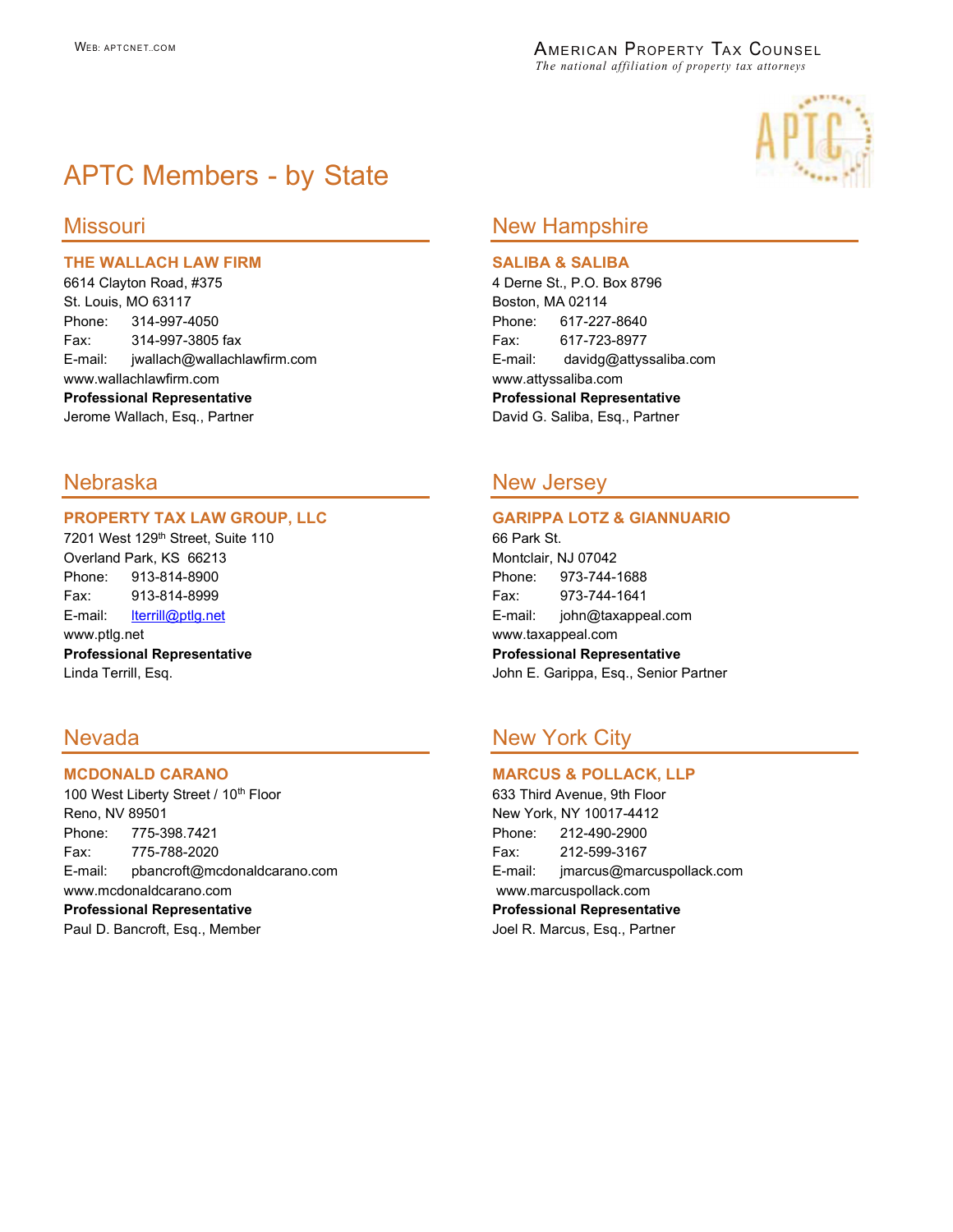

# APTC Members - by State

# New York State (Excl. NYC) **Canadia Accord Containers** Oklahoma

### KOEPPEL MARTONE & LEISTMAN, L.L.P.

155 First St. Mineola, NY 11501 Phone: 516-747-6300 Fax: 516-747-8227 E-mail: mmartone@taxcert.com www.taxcert.com Professional Representative Michael R. Martone, Esq., Partner

# North Carolina **Oregon**

### WILLIAMS MULLEN

301 Fayetteville St., Suite 1700 Raleigh, NC 27601 Phone: 919-981-4007 Fax: 919-981-4300 E-mail: glaite@williamsmullen.com www.williamsmullen.com

Professional Representative Gilbert ("Gib") Laite, III, Jr., Esq.

### SIEGEL JENNINGS CO., L.P.A.

23425 Commerce Park Dr, Suite 103 Beachwood, OH 44122 Phone: 216-763-1004 Fax: 216-763-1016 E-mail: kjennings@siegeltax.com www.siegeltax.com Professional Representative Kieran Jennings Esq., Partner

#### ELIAS, BOOKS, BROWN, & NELSON, P.C.

Two Leadership Sq. 211 North Robinson, Suite 1300 Oklahoma City, OK 73102-7114 Phone: 405-232-3722 Fax: 405-232-3746 E-mail: wkelias@eliasbooks.com Professional Representative William K. Elias, Esq., Partner

### FOSTER GARVEY

121 SW Morrison Street, 11th Floor Portland, OR 97204 Phone: 503.228.3939 Fax: 503.226.0259 E-mail: Cynthia.fraser@foster.com www.foster.com Professional Representative Cynthia M. Fraser, Esq., Partner

# Ohio Pennsylvania (Eastern)

#### GARIPPA, LOTZ & GIANNUARIO

East Tower, Center Sq. 1500 Market St.,12th Floor Philadelphia, PA 19102 Phone: 215-665-5657 E-mail: john@taxappeal.com www.taxappeal.com Professional Representative John E. Garippa, Esq., Senior Partner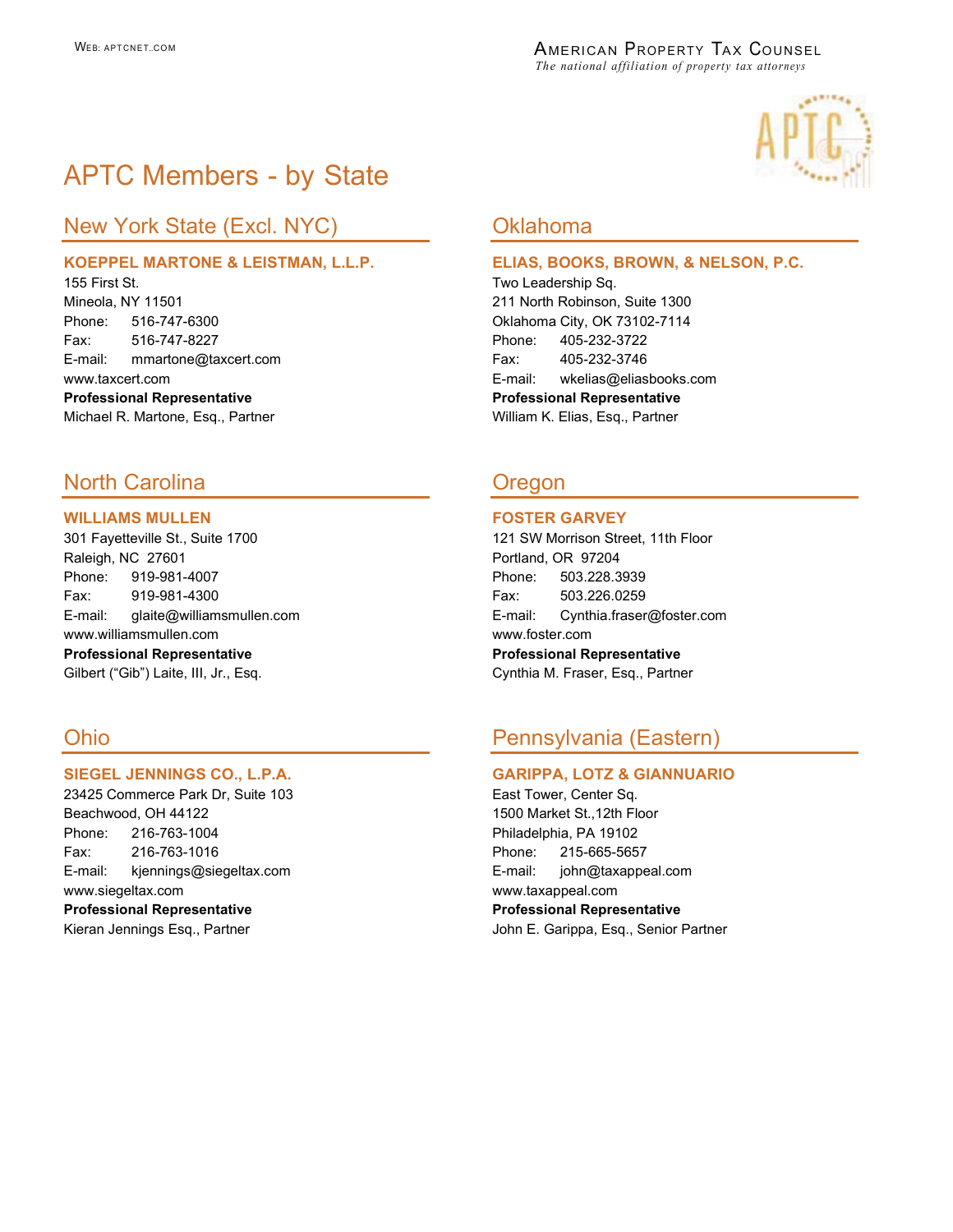

# APTC Members - by State

# Pennsylvania (Western) Tennessee

### SIEGEL JENNINGS CO., L.P.A.

430 Freeport Road Pittsburgh, PA 15238 Phone: 412-486-2848 Fax: 412-486-1069 E-mail: sdipaolo@siegeltax.com www.siegeltax.com Professional Representative Sharon F. DiPaolo, Esq.

# Rhode Island Texas

### SALIBA & SALIBA

4 Derne St. P.O. Box 8796 Boston, MA 02114 Phone: 617-227-8640 Fax: 617-723-8977 E-mail: davidg@attyssaliba.com www.attyssaliba.com Professional Representative David G. Saliba, Esq., Partner

# South Carolina **New York Carolina** Utah

### WOMBLE BOND DICKINSON (US) LLP

5 Exchange St. Charleston, SC 29401 Phone: 843-720-4614 Fax: 843-723-7398 E-mail: morris.ellison@wbd-us.com www.womblebonddickinson.com Professional Representative Morris Ellison, Esq., Partner

#### EVANS & PETREE PC

1000 Ridgeway Loop Rd., Suite 200 Memphis, TN 38120 Phone: 901-525-6781 Fax: 901-526-0336 E-mail: araines@evanspetree.com www.evanspetree.com Professional Representative Andrew H. Raines, Esq., Partner

### POPP HUTCHESON PLLC

Four Barton Skyway 1301 South Mopac, Suite 430 Austin, TX 78746 Phone: 512-473-2661 Fax: 512-479-8013 E-mail: jim.popp@property-tax.com www.property-tax.com Professional Representative James E. Popp Esq., Partner

### CRAPO DEEDS PLLC

106 W. 500 S. Suite 100 Bountiful, Utah 84010 Phone: (801) 599-4545 Email: djcrapo@crapodeeds.com www.crapodeeds.com Professional Representative David Crapo, Esq., Partner